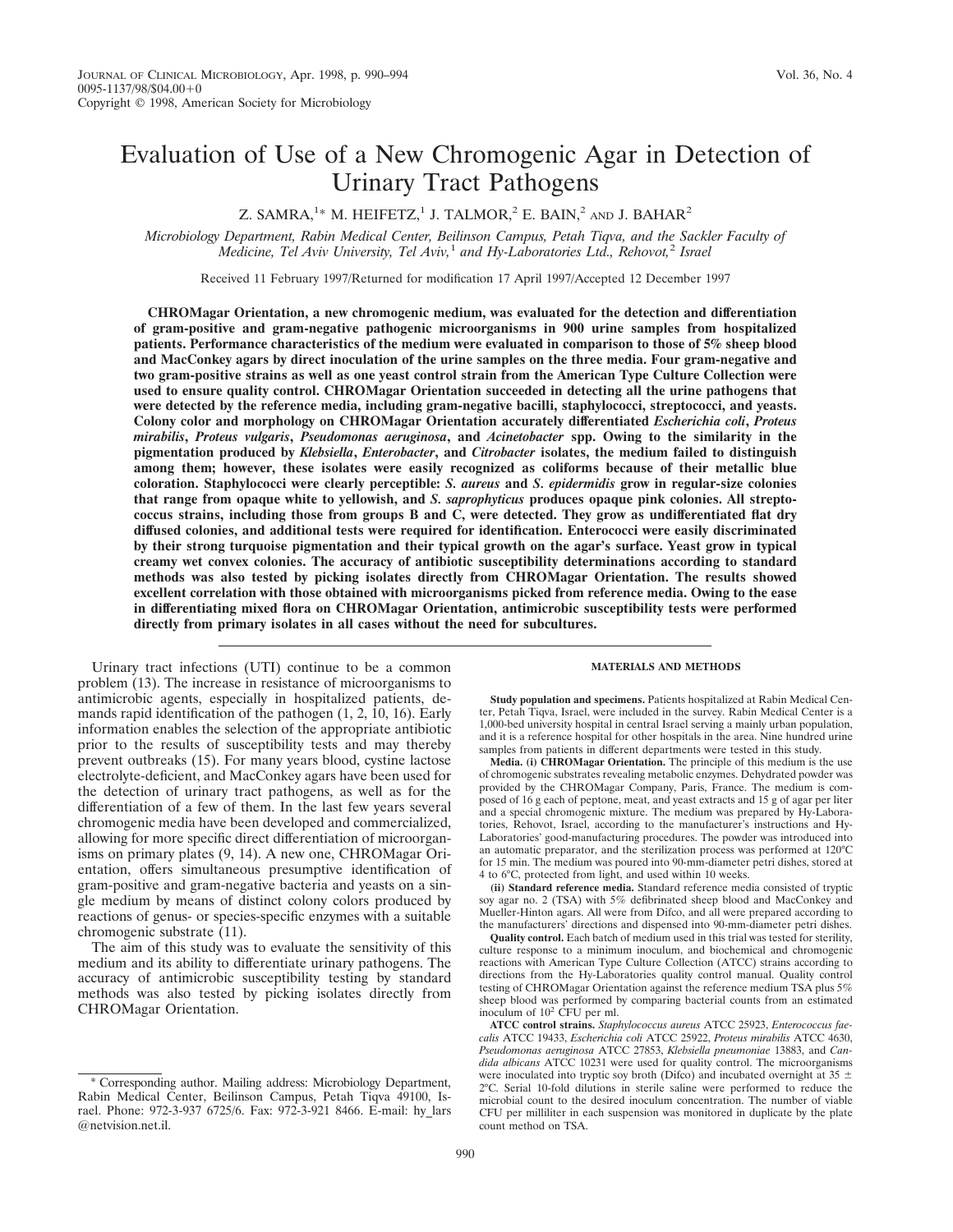| TABLE 1. Quality control testing of CHROMagar Orientation |  |
|-----------------------------------------------------------|--|
| used for the evaluation                                   |  |

|                           | Mean colony count<br>$(CFU) \pm SD$ with: | $P^a$                                                 |       |
|---------------------------|-------------------------------------------|-------------------------------------------------------|-------|
| Test microorganism        | Reference<br>median <sup>b</sup>          | CHROMagar<br>$O$ rientation <sup><math>c</math></sup> |       |
| <i>E. coli ATCC 25922</i> | $174 \pm 98$                              | $166 \pm 47$                                          | 0.511 |
| K. pneumoniae ATCC 13883  | $210 \pm 77$                              | $230 \pm 99$                                          | 0.747 |
| P. aeruginosa ATCC 27853  | $138 \pm 15$                              | $128 \pm 11$                                          | 0.084 |
| P. mirabilis ATCC 4630    | $110 \pm 34$                              | $128 \pm 43$                                          | 0.132 |
| S. aureus ATCC 25923      | $129 \pm 69$                              | $132 \pm 68$                                          | 0.219 |
| E. faecalis ATCC 19433    | $168 \pm 69$                              | $174 \pm 75$                                          | 0.468 |

<sup>*a*</sup> No significant differences were found between CHROMagar Orientation and the reference medium ( $P > 0.05$  [paired *t* test]).

<sup>*b*</sup> The reference medium was TSA plus 5% defibrinated sheep blood. The inoculum was diluted to an estimated concentration of 10<sup>2</sup> CFU/ml. Four batches

 $c$  The inoculum was diluted to a concentration of  $10^2$  CFU/ml. Seven batches were tested.

**Bacteriological procedures.** CHROMagar Orientation was evaluated in comparison to standard reference media: TSA plus 5% sheep blood and MacConkey agar plates. The urine samples were inoculated at the same time on the three agars with a calibrated 10- $\mu$ l loop and were incubated aerobically at 35  $\pm$  2°C overnight or for 48 h on weekends. The antimicrobic susceptibilities of the isolates were tested by the disk diffusion technique according to National Committee for Clinical Laboratory Standards (NCCLS) recommendations (3, 12). The accuracy of antimicrobic susceptibility testing was evaluated by picking isolates directly from CHROMagar Orientation to Mueller-Hinton agar and comparing the results with those from parallel tests of isolates picked from reference media; the gram-positive bacteria were picked from 5% sheep blood agar, and the gram-negative bacteria were picked from MacConkey agar.

**Microorganism identification.** *Enterobacteriaceae* isolates were identified by the following biochemical reactions: motility, indole production, *o*-nitrophenyl- $\beta$ -D-galactopyranoside hydrolysis, glucose fermentation with or without  $CO<sub>2</sub>$ production, hydrogen sulfide production, urea hydrolysis, and lysine and ornithine decarboxylase and sodium citrate utilization. Gram-negative microorganisms other than *Enterobacteriaceae* were also tested for colony morphology and pigmentation as well as for additional biochemical reactions: gelatin, catalase, and oxidase utilization.

The identification of streptococci was confirmed by hemolysis on 5% sheep blood agar, hydrolysis of L-pyrrolindonyl- $\beta$ -naphthylamide substrate by PYRase, aesculin hydrolysis, and agglutination tests. Isolates suspected to be *S. aureus* (lack of growth on MacConkey agar, growth of beta-hemolytic colonies on blood agar, and white-to-yellowish colonies on CHROMagar Orientation) were Gram stained and checked by the slide coagulase test for final identification.

*Candida* isolates were subcultured on CHROMagar Candida (CHROMagar), a medium allowing the identification of *C. albicans*, *C. tropicalis*, and *C. krusei* by their different colony colors.

### **RESULTS**

Quality control assay results of bacterial counting and color and colony morphology determinations for ATCC strains on CHROMagar Orientation are given in Table 1. Colony count results on CHROMagar Orientation and on blood agar showed excellent correlation. No significant difference between the results of any CHROMagar Orientation batch and those of reference media were found for any bacteria  $(P >$ 0.05; paired  $t$  test). The colony morphology and pigmentation results for microorganisms were consistent among all seven batches used in this trial. Of the 900 urine samples assayed, 190 were found to be positive. A single species was isolated in 176 samples; two species were isolated in 12 samples, and three species were isolated in 2 samples.

The colony characteristics of the different microorganisms detected in the trial are described in Table 2 and are shown in Fig. 1. *E. coli*, *Proteus* spp., and enterococci grow on this medium in typical differentiated colonies. *Acinetobacter* spp. were also easily differentiated and distinguished from *Pseudomonas* isolates. The similarity of colors produced by *Klebsiella*, *Enter-*

TABLE 2. Urine isolates presumptively identified on CHROMagar Orientation according to pigment reaction

| Organism                                         | Morphology and/or color<br>$(18-24-h)$ incubation)                     |
|--------------------------------------------------|------------------------------------------------------------------------|
| <i>E. coli</i> Small, pink-red                   |                                                                        |
|                                                  | K. pneumoniae Mucoid, <sup>a</sup> metallic blue                       |
| Citrobacter freundii  Metallic blue <sup>b</sup> |                                                                        |
| Enterobacter spMetallic blue                     |                                                                        |
|                                                  | <i>P. mirabilis</i> Clear diffusible beige on beige background         |
|                                                  | M. morganiiClear diffusible beige on beige background                  |
|                                                  | P. aeruginosa Transparent, yellow serrated edges, diffuse <sup>c</sup> |
|                                                  | Acinetobacter sp. Nontransparent, entire edges, white                  |
| <i>Enterococcus</i> sp. Dry, turquoise           |                                                                        |
|                                                  | <i>Streptococcus</i> spSmall, translucent; diffuse light blue within   |
|                                                  | agar                                                                   |
|                                                  | Staphylococcus sp. Opaque, white to yellowish                          |
| <i>S. saprophyticus</i> Pink, opaque             |                                                                        |
|                                                  | <i>Lactobacillus</i> sp. Scanty, light blue within agar                |
|                                                  | Corynebacterium sp. Colorless, small, undifferentiated                 |
|                                                  | <i>Candida</i> sp. Creamy, wet convex                                  |
|                                                  | Torulopsis glabrataCreamy, very small, indistinct                      |
|                                                  |                                                                        |

*<sup>a</sup>* Slight pink halo around the periphery after 24 to 36 h.

*<sup>b</sup>* Strong purple-pink halo (diffuse) after 24 to 36 h.

*<sup>c</sup>* Green after 24 to 36 h.

*obacter*, and *Citrobacter* spp. prevents differentiation among them, and additional biochemical tests were required for final identification. The distribution of the different urine pathogens among the 190 positive urine samples is given in Table 3. The ability of the media to detect single or multiple species is given in Fig. 2. The results showed that overnight incubation is optimal for the growth response of microorganisms on CHROMagar Orientation (data not shown). Longer incubation of up to 72 h confirmed the results and deepened the colony colors.

Table 3 and Fig. 2 show that the ability of CHROMagar Orientation to detect urine pathogens is equal to that of the combination of the two reference media (TSA plus 5% sheep



FIG. 1. Specific color reactions of microorganisms on CHROMagar Orientation. 1, *P. mirabilis*; 2, *E. faecalis*; 3, *K. pneumoniae*; 4, *P. aeruginosa*; 5, *E. coli*; 6, *S. aureus.*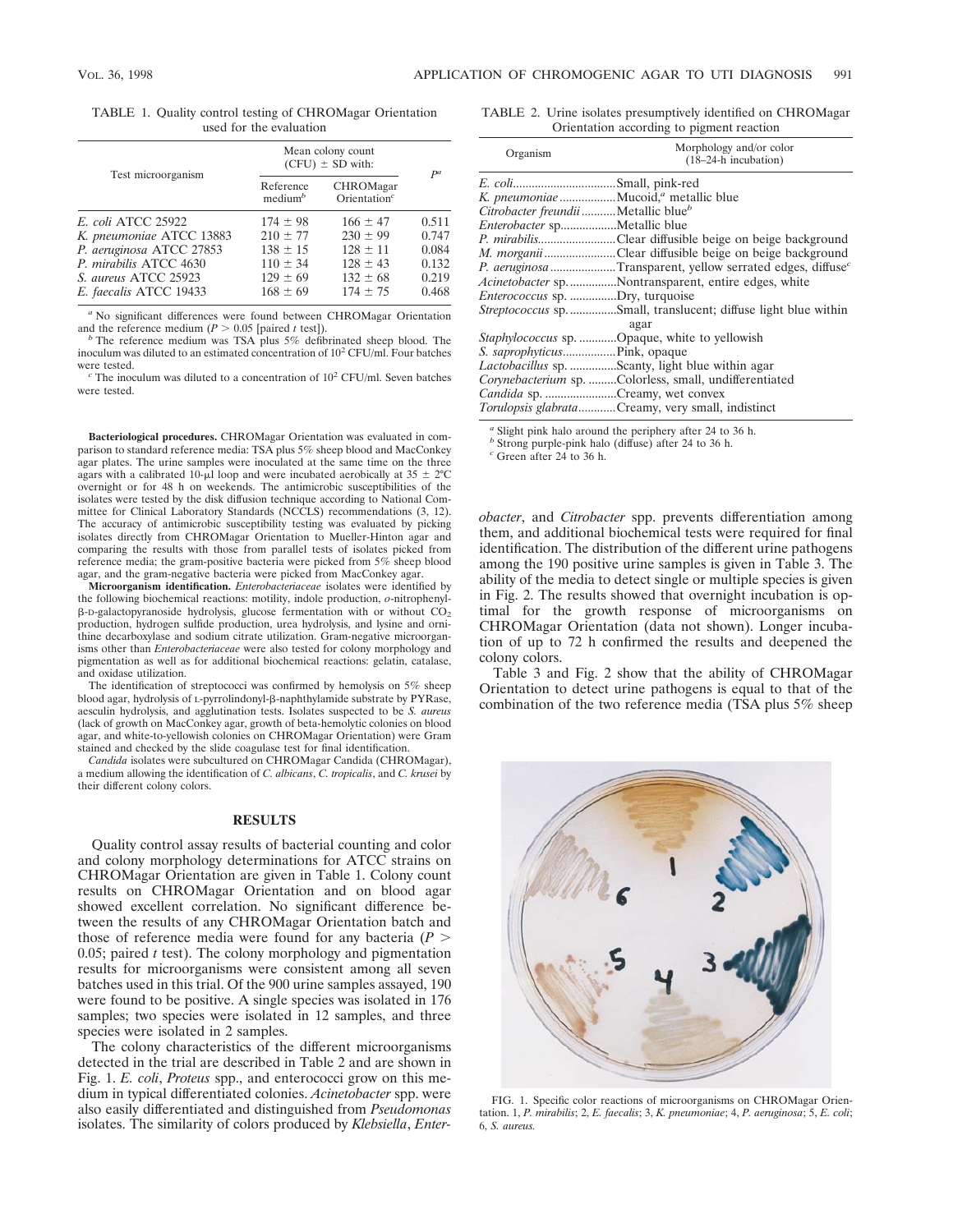TABLE 3. Distribution of isolates among positive urine specimens

|                               |       | No. of isolates on:                             |                 |                                                                                                                                                                 |       |                   |  |  |  |
|-------------------------------|-------|-------------------------------------------------|-----------------|-----------------------------------------------------------------------------------------------------------------------------------------------------------------|-------|-------------------|--|--|--|
| Microorganism                 |       | <b>CHROMagar</b><br>$O$ rientation <sup>d</sup> |                 | Blood agar <sup>d</sup>                                                                                                                                         |       | MacConkey<br>agar |  |  |  |
|                               | Total | Pure                                            | Total           | Pure                                                                                                                                                            | Total | Pure              |  |  |  |
| E. coli                       | 87    | 73                                              | 85              | 73                                                                                                                                                              | 87    | 73                |  |  |  |
| <i>Enterococcus</i> sp.       | 30    | 28                                              | 30 <sup>a</sup> | $28^a$                                                                                                                                                          |       |                   |  |  |  |
| <i>Proteus</i> sp.            | 13    | 8                                               | 13              | 8                                                                                                                                                               | 13    | 8                 |  |  |  |
| M. morganii                   | 4     | $\overline{c}$                                  | 4               | 2                                                                                                                                                               | 4     | 2                 |  |  |  |
| K. pneumoniae <sup>b</sup>    | 16    | 15                                              | 16              | 15                                                                                                                                                              | 14    | 13                |  |  |  |
| Enterobacter sp. <sup>b</sup> | 5     | 2                                               | 5               | $\mathcal{D}_{\mathcal{A}}^{\mathcal{A}}(\mathcal{A})=\mathcal{D}_{\mathcal{A}}^{\mathcal{A}}(\mathcal{A})\mathcal{D}_{\mathcal{A}}^{\mathcal{A}}(\mathcal{A})$ | 2     | $\overline{c}$    |  |  |  |
| P. aeruginosa $^c$            | 20    | 20                                              | 20              | 20                                                                                                                                                              | 20    | 20                |  |  |  |
| Citrobacter sp. <sup>b</sup>  | 3     | 2                                               | $\overline{c}$  | $\overline{c}$                                                                                                                                                  | 3     | 2                 |  |  |  |
| Acinetobacter sp.             | 4     | 4                                               | 4               | 4                                                                                                                                                               | 4     | 4                 |  |  |  |
| Staphylococcus sp.            | 11    | 9                                               | 11              | 9                                                                                                                                                               |       |                   |  |  |  |
| Streptococcus group B sp.     | 5     | 5                                               | 5               | 5                                                                                                                                                               |       |                   |  |  |  |
| Streptococcus group C sp.     |       |                                                 |                 |                                                                                                                                                                 |       |                   |  |  |  |
| Candida sp.                   |       |                                                 |                 |                                                                                                                                                                 |       |                   |  |  |  |
| Total                         | 206   | 176                                             | 203             | 176                                                                                                                                                             | 147   | 124               |  |  |  |

<sup>a</sup> For 8 of the 30 isolates, additional tests were necessary to confirm the identification.

<sup>*b*</sup> Additional tests were required for final identification.

*<sup>c</sup>* For 1 of the 20 samples, only a few colonies were detected.

*d* No significant difference (McNemar test;  $P = 1$ ).

blood and MacConkey agar), according to the McNemar test  $(P = 1)$ .

Due to its specificity with respect to color and colony morphology, CHROMagar Orientation made the differentiation of bacterial colonies than did the reference media. This fact, together with the ability of the medium to limit the spread of bacteria, allowed the presumptive identification of several microorganisms directly from the primary plates, as well as allowing the performance of antimicrobic susceptibility tests without the need for subculturing (Table 3), even when one of the isolates was a *Proteus* sp. Equivalent susceptibilities were obtained in all the cases, and very few differences between zone diameters of 1 to 2 mm were detected randomly. Note that none of these differences were out of the range specified by NCCLS criteria for the disk diffusion method of susceptibility testing (Tables 4 and 5). The numbers of the susceptible isolates picked from CHROMagar Orientation were exactly the same as the numbers of those picked from the reference

TABLE 4. Susceptibility results for 152 gram-negative isolates according to the NCCLS criteria

|                                                       | No. of isolates with indicated result <sup>a</sup><br>picked from: |                          |     |                |                |              |  |  |
|-------------------------------------------------------|--------------------------------------------------------------------|--------------------------|-----|----------------|----------------|--------------|--|--|
| Antimicrobic agent<br>(disk content $[\mu g]$ )       |                                                                    | CHROMagar<br>Orientation |     | MacConkey agar |                |              |  |  |
|                                                       | S                                                                  | T                        | R   | S              | T              | R            |  |  |
| Ampicillin (10)                                       | 41                                                                 | 1                        | 110 | 41             | $\overline{c}$ | 109          |  |  |
| Amoxicillin $(20)$ +<br>clavulanic acid (10)          | 98                                                                 | 3                        | 51  | 98             | 4              | 50           |  |  |
| Cefotaxime (30)                                       | 108                                                                | 3                        | 41  | 108            | 2              | 42           |  |  |
| Ceftriaxone (30)                                      | 107                                                                | 3                        | 42  | 107            | 3              | 42           |  |  |
| Cefuroxime (30)                                       | 105                                                                | 1                        | 46  | 105            | 1              | 46           |  |  |
| Ceftazidime (30)                                      | 137                                                                | 2                        | 13  | 137            | 1              | 14           |  |  |
| Cefonicid (30)                                        | 99                                                                 | $\theta$                 | 53  | 99             | $\overline{0}$ | 53           |  |  |
| Gentamicin (10)                                       | 119                                                                | 2                        | 31  | 119            | 2              | 31           |  |  |
| Amikacin (30)                                         | 138                                                                | 1                        | 13  | 138            | $\overline{c}$ | 12           |  |  |
| Ofloxacin (10)                                        | 129                                                                | $\theta$                 | 23  | 129            | $\theta$       | 23           |  |  |
| Ciprofloxacin $(5)$                                   | 125                                                                | $\Omega$                 | 27  | 125            | $\theta$       | 27           |  |  |
| Imiperem $(10)$                                       | 149                                                                | $\overline{c}$           | 1   | 149            | $\overline{c}$ | $\mathbf{1}$ |  |  |
| Aztreonam (30)                                        | 134                                                                | 1                        | 17  | 134            | 1              | 17           |  |  |
| Minocycline (30)                                      | 83                                                                 | 10                       | 59  | 83             | 11             | 58           |  |  |
| Piperacillin (100)                                    | 82                                                                 | 15                       | 55  | 82             | 14             | 56           |  |  |
| Nitrofurantoin (30)                                   | 75                                                                 | 24                       | 53  | 75             | 25             | 52           |  |  |
| Nalidixic acid (30)                                   | 90                                                                 | $\theta$                 | 62  | 90             | $\theta$       | 62           |  |  |
| Sulfamethoxazole (23.75)<br>$+$ trimethoprim $(1.25)$ | 78                                                                 | $\theta$                 | 74  | 78             | $\theta$       | 74           |  |  |

*<sup>a</sup>* S, susceptible; I, intermediate; R, resistant. Paired *t* test results: for intermediate isolates,  $P = 0.7725$ ; for resistant isolates,  $P = 0.7168$ .

media. No significant differences (paired *t* test) between the numbers of intermediate ( $P = 0.7725$ ) and resistant ( $P = 0$ 0.7168) gram-negative isolates were observed (Table 4). For gram-positive bacteria  $P = 0.3306$  for both intermediate and resistant isolates (Table 5).

#### **DISCUSSION**

In the present study, CHROMagar Orientation was evaluated for the first time as a direct isolation medium for clinical specimens. Nine hundred urine samples were tested by parallel inoculation on CHROMagar Orientation and on two reference media, TSA plus 5% sheep blood and MacConkey agar.



FIG. 2. Abilities of different media to detect microorganisms in positive urine samples (24-h incubation).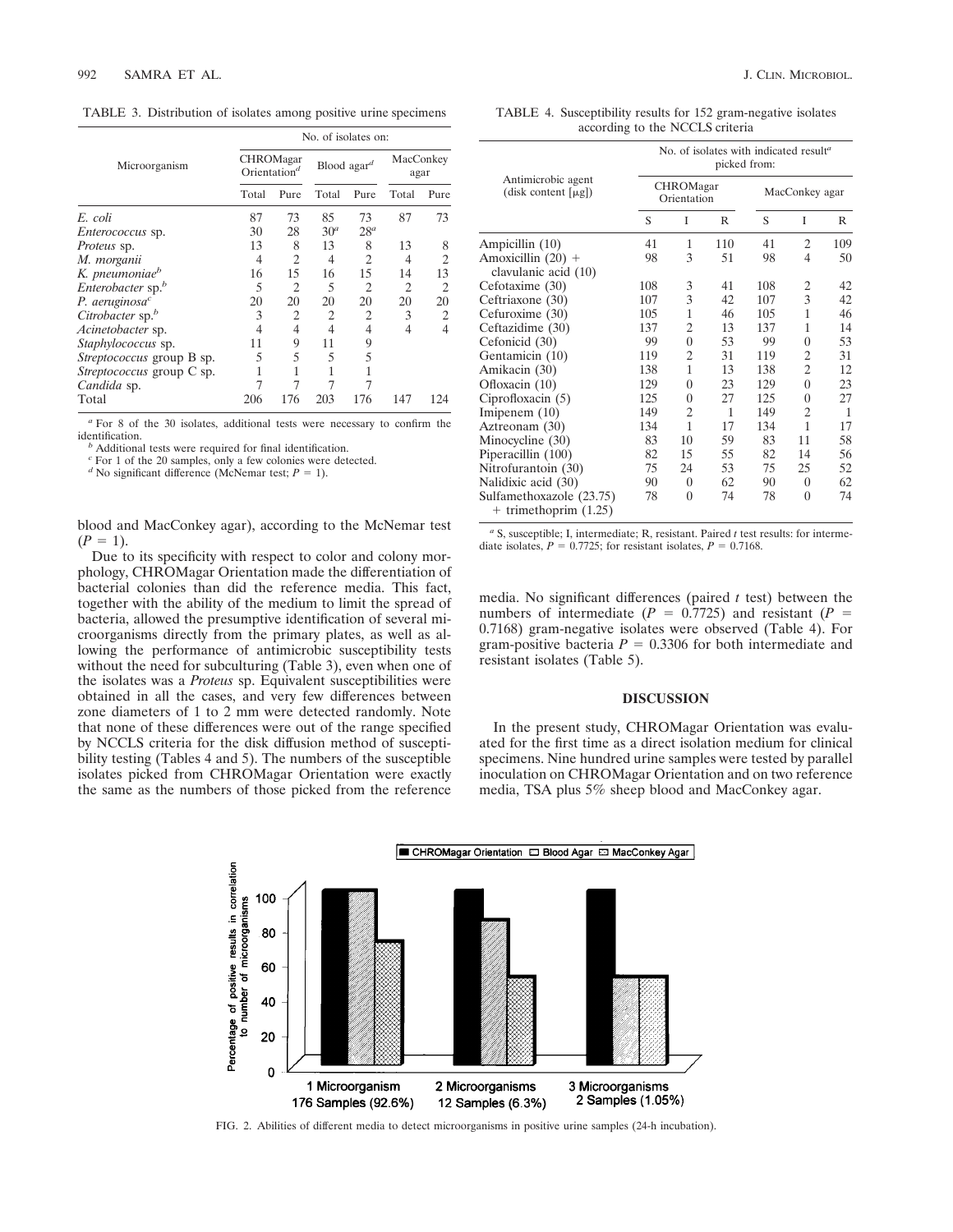|  | TABLE 5. Susceptibility results for 47 gram-positive isolates |
|--|---------------------------------------------------------------|
|  | according to the NCCLS criteria                               |

|                                                                   | No. of isolates with indicated result <sup>a</sup><br>picked from: |                          |                |            |                |    |  |
|-------------------------------------------------------------------|--------------------------------------------------------------------|--------------------------|----------------|------------|----------------|----|--|
| Antimicrobic agent<br>(disk content)                              |                                                                    | CHROMagar<br>Orientation |                | Blood agar |                |    |  |
|                                                                   | S                                                                  | T                        | R              | S          | T              | R  |  |
| Penicillin G (10 IU)                                              | 20                                                                 | $\overline{2}$           | 25             | 20         | 1              | 26 |  |
| Ampicillin $(10 \mu g)$                                           | 39                                                                 | $\theta$                 | 8              | 39         | $\theta$       | 8  |  |
| Amoxicillin $(20 \mu g)$ +<br>clavulanic acid $(10 \mu g)$        | 44                                                                 | $\overline{0}$           | 3              | 44         | $\theta$       | 3  |  |
| Methicillin $(5 \mu g)$                                           | 10                                                                 | 0                        | 37             | 10         | $\Omega$       | 37 |  |
| Cefotaxime $(30 \mu g)$                                           | 10                                                                 | 2                        | 35             | 10         | 3              | 34 |  |
| Ceftriaxone $(30 \mu g)$                                          | 10                                                                 | $\overline{c}$           | 35             | 10         | 2              | 35 |  |
| Cefuroxime $(30 \mu g)$                                           | 10                                                                 | 4                        | 33             | 10         | $\overline{4}$ | 33 |  |
| Cephalothin $(30 \mu g)$                                          | 14                                                                 | 2                        | 29             | 14         | 3              | 30 |  |
| Amikacin $(30 \mu g)$                                             | 12                                                                 | $\overline{0}$           | 35             | 12         | $\theta$       | 35 |  |
| Gentamicin $(10 \mu g)$                                           | 6                                                                  | 0                        | 41             | 6          | $\theta$       | 41 |  |
| Erythromycin $(15 \mu g)$                                         | 18                                                                 | 0                        | 29             | 18         | $\theta$       | 29 |  |
| Vancomycin $(30 \mu g)$                                           | 45                                                                 | $\overline{0}$           | $\overline{c}$ | 45         | $\theta$       | 2  |  |
| Clindamycin $(2 \mu g)$                                           | 14                                                                 | 0                        | 33             | 14         | $\theta$       | 33 |  |
| Rifampin $(2 \mu g)$                                              | 20                                                                 | 2                        | 25             | 20         | 2              | 25 |  |
| Ofloxacin $(10 \mu g)$                                            | 14                                                                 | $\theta$                 | 33             | 14         | $\Omega$       | 33 |  |
| Nitrofurantoin $(30 \mu g)$                                       | 41                                                                 | 0                        | 6              | 41         | $\theta$       | 6  |  |
| Fusidic acid $(10 \mu g)$                                         | 13                                                                 | $\theta$                 | 34             | 13         | $\theta$       | 34 |  |
| Chloramphenicol $(30 \mu g)$                                      | 26                                                                 | 6                        | 15             | 26         | 6              | 15 |  |
| Sulfamethoxazole $(23.75 \mu g)$<br>+ trimethoprim $(1.25 \mu g)$ | 14                                                                 | $\theta$                 | 33             | 14         | $\Omega$       | 33 |  |

<sup>&</sup>lt;sup>*a*</sup> S, susceptible; I, intermediate; R, resistant. Paired *t* test result:  $P = 0.3306$  for intermediate and resistant isolates.

CHROMagar Orientation showed the same ability to detect urine pathogens as the combination of the two reference media. The results show that the growth factors included in the formula supported the growth of all UTI pathogens, even those nutritionally dependent, which required routine enriched media (blood agar). CHROMagar Orientation offered the advantage of limiting the spread of some isolates, such as *Proteus* spp., *K. pneumoniae*, and *E. coli* mucoid strains, which may yield confluent growth on plates. This increased the ability of the medium to detect urinary tract pathogens when mixed flora were present  $(11)$ .

Color and morphology characteristics on CHROMagar Orientation allowed for easy differentiation of the bacterial colonies.

The results of this trial showed that, among the cases studied, about 70% of the UTI were caused by gram-negative pathogens, 26% were caused by gram-positive pathogens, and the remaining 4% were caused by fungi. These results correlate with other data reported recently (8). Among the gram-negative isolates, *E. coli* was the predominant species (65%). All these isolates grew on CHROMagar Orientation in reddish colonies and were very easy to distinguish. Since *E. coli* is responsible for many of the UTI in nosocomial patients (6, 7), CHROMagar Orientation seems to be very suitable as a differential medium for direct isolation of urine samples.

The medium failed to differentiate among *Klebsiella*, *Enterobacter*, and *Citrobacter* owing to the similarity of color produced. However, these isolates were distinguished as coliforms among other gram-negative bacteria. Their final identification required additional biochemical tests (11).

*Proteus* spp. were also easily distinguished on the primary plates because of their characteristic brown colonies on a diffuse beige background. *Proteus* spp. are important pathogens in patients with indwelling urinary catheters (4, 5). The differentiation between *P. mirabilis* and *Morganella morganii* was possible only after the indole test was performed.

*Acinetobacter* spp. should be added to the list of gram-negative microorganisms that can be presumptively differentiated directly on CHROMagar Orientation. They grew in nontransparent, white, entire-edge colonies. These strains were very distinct from *Pseudomonas* isolates, which grew in diffuse, yellow-to-green colonies with serrated edges.

The results of the trial to differentiate the most commonly encountered gram-negative pathogens in UTI on the basis of color and morphology alone were favorable for CHROMagar Orientation compared to MacConkey agar.

CHROMagar Orientation succeeded in detecting all yeasts and gram-positive microorganisms that grew on 5% sheep blood agar, including group B and C streptococci. Both pathogens grew in small, translucent, diffuse light blue colonies within agar.

Enterococci, one of the most commonly encountered grampositive pathogens in UTI, were easily distinguished on CHROMagar Orientation by their typical growth in turquoise colonies on agar. The ability of the medium to prevent the spread of *Proteus* spp., the greater differentiation among gramnegative bacteria, and the ease of distinguishing enterococci allowed for the performance of direct biochemical and antimicrobic susceptibility tests without the need for subcultures when multiple probable pathogens were present.

The results of the antimicrobial susceptibility tests of microorganisms picked from CHROMagar Orientation showed an excellent correlation with test results of microorganisms picked from reference media.

In summary, CHROMagar Orientation is recommended as a single medium for direct isolation and presumptive identification of UTI pathogens. The use of this medium for other clinical specimens requires further evaluation.

#### **REFERENCES**

- 1. **Alon, U., G. Davidai, M. Berant, and D. Merzbach.** 1987. Five-year survey of changing patterns of susceptibility of bacterial uropathogens to trimethoprim-sulfamethoxazole and other antimicrobial agents. Antimicrob. Agents Chemother. **31:**126–128.
- 2. **Ashkenazi, S., S. Even-Tov, Z. Samra, and G. Dinari.** 1991. Uropathogens of various childhood populations and their antibiotic susceptibility. Pediatr. Infect. Dis. J. **10:**742–746.
- 3. **Bauer, A. M., W. M. M. Kirby, J. C. Sherris, and M. Turck.** 1966. Antibiotic susceptibility testing by a standardized simple disk method. Am. J. Clin. Pathol. **45:**493–496.
- 4. **Daifuku, R., and W. E. Stamm.** 1984. Association of rectal and urethral colonization with urinary tract infection in patients with indwelling catheters. JAMA **252:**2028–2030.
- 5. **Damron, D. J., J. W. Warren, G. R. Chippendale, and J. H. Fenney.** 1986. Do clinical microbiology laboratories report complete bacteriology in urine from patients with long-term urinary catheters? J. Clin. Microbiol. **24:**400–404.
- 6. **Edberg, S. C., and C. M. Kontnick.** 1986. Comparison of b-glucoronidasebased substrate systems for identification of *Escherichia coli*. J. Clin. Microbiol. **24:**368–371.
- 7. **Edberg, S. C., and R. W. Trepeta.** 1983. Rapid and economical identification and antimicrobial susceptibility test methodology for urinary tract pathogens. J. Clin. Microbiol. **18:**1287–1291.
- 8. **Emori, T. G., and R. P. Gaynes.** 1993. An overview of nosocomial infections, including the role of the microbiology laboratory. Clin. Microbiol. Rev. **6:**428–442.
- 9. **Freydiere, A. M., and Y. Gille.** 1994. Yeast: appearance of colonies on CHROMagar Candida. Presented at IVMS Congress 94, 7th International Congress of Mycology Division, Prague, Czech Republic.
- 10. **Marray, B. E.** 1990. Problems and mechanisms of antimicrobial resistance. Infect. Dis. Clin. North Am. **3:**423–439.
- 11. **Merlino, J., S. Siarakas, G. J. Robertson, G. R. Funnell, T. Gottlieb, and R. Bradbury.** 1996. Evaluation of CHROMagar Orientation for differentiation and presumptive identification of gram-negative bacilli and *Enterococcus* species. J. Clin. Microbiol. **34:**1788–1793.
- 12. **National Committee for Clinical Laboratory Standards.** 1979. Performance standards for antimicrobic disc susceptibility tests. Approved standard